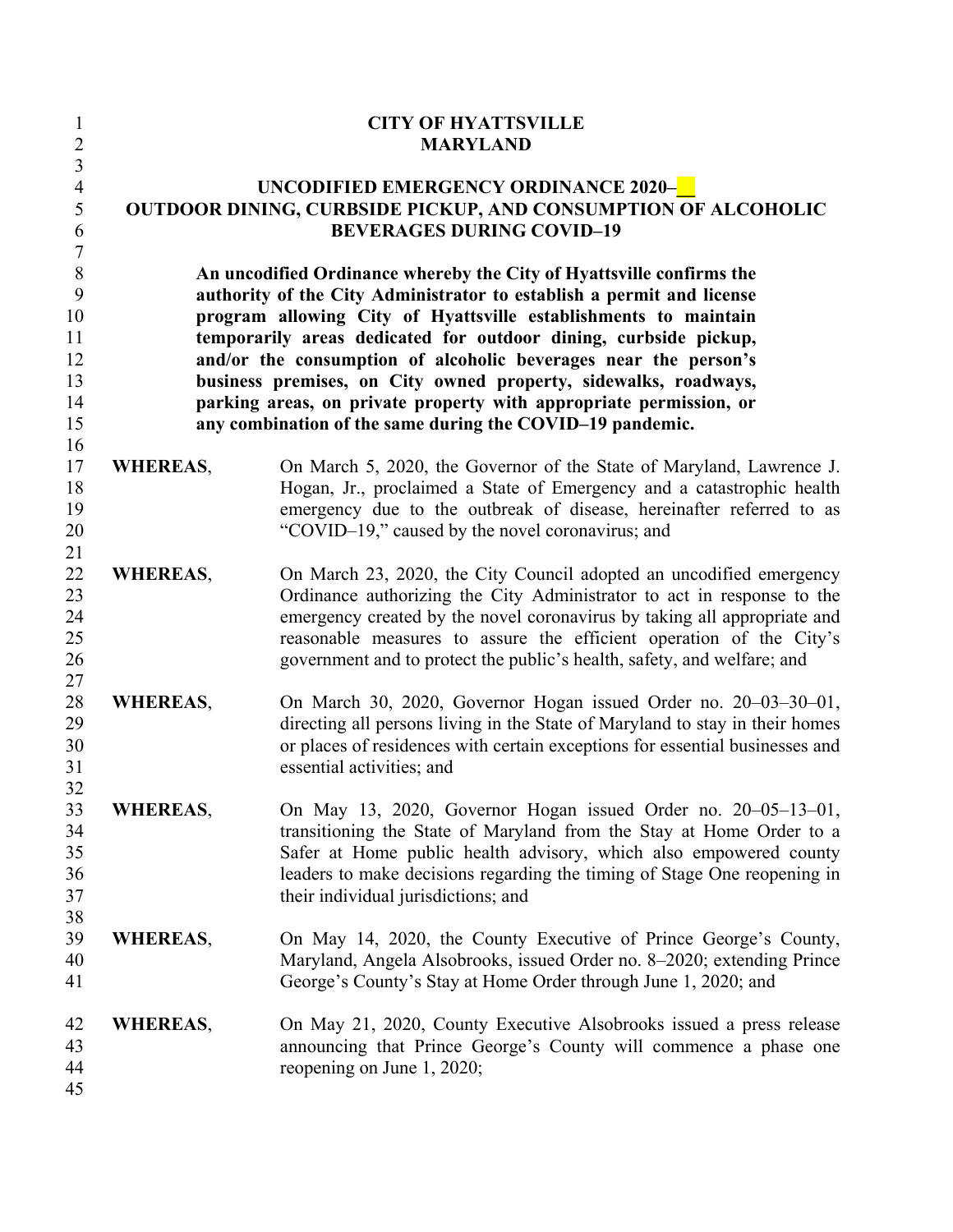| $\mathbf{1}$<br>$\sqrt{2}$<br>$\overline{3}$<br>$\overline{4}$<br>5        | <b>WHEREAS,</b>                                                                                                                                                                              | On May 29, 2020, County Executive Alsobrooks directed that Prince<br>George's County's phase one reopening will permit restaurants, among<br>certain other businesses, to reopen with modifications to ensure the health<br>and safety and safety of employees and residents; and                                                                                                                                                                                                                                                                                                  |
|----------------------------------------------------------------------------|----------------------------------------------------------------------------------------------------------------------------------------------------------------------------------------------|------------------------------------------------------------------------------------------------------------------------------------------------------------------------------------------------------------------------------------------------------------------------------------------------------------------------------------------------------------------------------------------------------------------------------------------------------------------------------------------------------------------------------------------------------------------------------------|
| $\boldsymbol{6}$<br>$\overline{7}$<br>$\,8\,$<br>9<br>10<br>11<br>12<br>13 | <b>WHEREAS,</b>                                                                                                                                                                              | Prince George's County's modified phase one reopening permits<br>restaurants to open with outside seating only and includes the following<br>further conditions: there can be no more than six people seated at a table,<br>tables must be at least six feet apart, no more than fifty people will be<br>allowed at any outdoor restaurant establishment regardless of space, and<br>employees must receive health screenings prior to their shifts and wear<br>face coverings; and                                                                                                |
| 14<br>15<br>16                                                             | <b>WHEREAS,</b>                                                                                                                                                                              | Prince George's County's modified phase one reopening permits retail<br>stores to operate with curbside pickup only; and                                                                                                                                                                                                                                                                                                                                                                                                                                                           |
| 17<br>18<br>19<br>20<br>21<br>22<br>23<br>24<br>25                         | <b>WHEREAS,</b>                                                                                                                                                                              | Maryland Code, Section 5-202 of the Local Government Article, as<br>amended, authorizes the legislative body of the each municipal<br>corporation of the State of Maryland to pass ordinances that such<br>legislative body deems necessary to assure the good government of the<br>municipality, to protect and preserve the municipality's rights, property,<br>and privileges, to preserve peace and good order, to secure persons and<br>property from danger and destruction, and to protect the health, comfort,<br>and convenience of the citizens of the municipality, and |
| 26<br>27<br>28<br>29<br>30<br>31<br>32                                     | <b>WHEREAS,</b>                                                                                                                                                                              | Article III, $\S$ C3-1 of the City Charter grants to the City Council the<br>power to pass all such ordinances, resolutions and laws not contrary to the<br>Constitution and laws of the State of Maryland or the City's Charter as it<br>may deem necessary for the good government of the City in order to<br>promote health, safety, comfort, convenience, welfare and happiness of<br>the residents of the City and visitors thereto and sojourners therein; and                                                                                                               |
| 33<br>34<br>35<br>36                                                       | <b>WHEREAS</b>                                                                                                                                                                               | Article II, § C2–9 of the City Charter authorizes the Mayor and City<br>Council to enact emergency legislation by the affirmative vote of a<br>majority of the members of the Council.                                                                                                                                                                                                                                                                                                                                                                                             |
| 37                                                                         |                                                                                                                                                                                              | NOW, THEREFORE, BE IT ORDAINED BY THE COUNCIL OF THE CITY                                                                                                                                                                                                                                                                                                                                                                                                                                                                                                                          |
| 38                                                                         |                                                                                                                                                                                              | OF HYATTSVILLE, MARYLAND, THAT the Mayor and Council hereby authorize the City                                                                                                                                                                                                                                                                                                                                                                                                                                                                                                     |
| 39                                                                         |                                                                                                                                                                                              | Administrator to establish a temporary permit and license program pursuant to which City of                                                                                                                                                                                                                                                                                                                                                                                                                                                                                        |
| 40<br>41<br>42                                                             | Hyattsville establishments may maintain areas dedicated for outdoor dining, curbside pickup,<br>and the consumption of alcoholic beverages during the COVID-19 pandemic, and further states: |                                                                                                                                                                                                                                                                                                                                                                                                                                                                                                                                                                                    |
| 43<br>44<br>45<br>46                                                       | Section 1.                                                                                                                                                                                   | The purpose of the permit and license program shall be to facilitate and<br>assist with the reopening of restaurants and retail establishments located in<br>the City during the COVID–19 pandemic by facilitating outdoor dining,<br>curbside pickup, and the sale or consumption of alcoholic beverages. It                                                                                                                                                                                                                                                                      |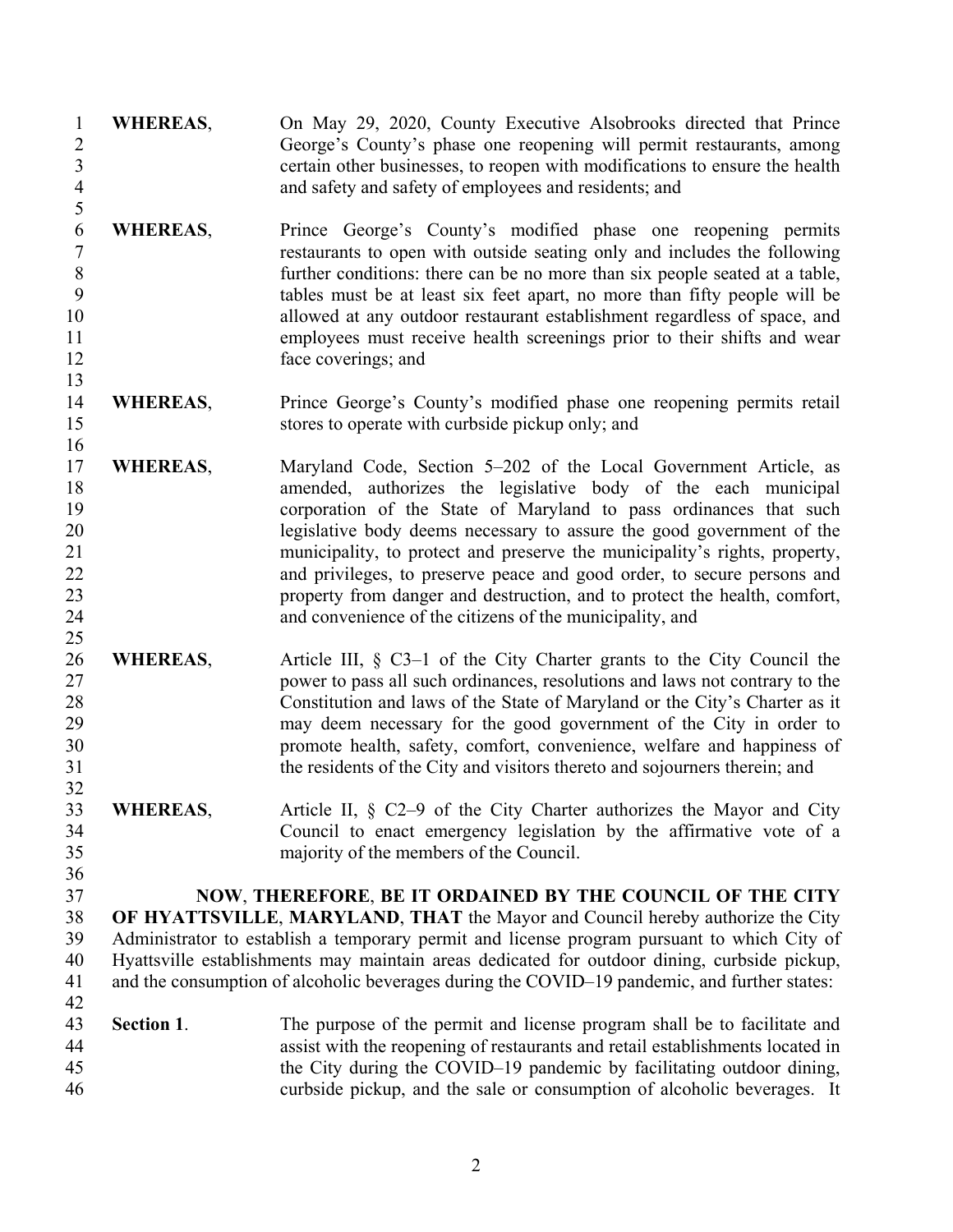- shall further support efforts by City residents to socialize while observing all appropriate health and safety requirements. 4 **Section 2**. The permit and license program shall require owners and or operators and/or patrons of restaurants and retail establishments located in the City and/or patrons of restaurants and retail establishments located in the City to observe all health safety measures recommended by the Centers for Disease Control and established by the State, Prince George's County, and 8 the City. These measures include, but are not limited to, social distancing<br>9 total of COVID-19. protocols related to COVID–19. **Section 3**. Eligibility to participate in the permit and licensing program established 12 by this Ordinance shall be limited to those persons who own, maintain, operate, conduct, and/or carry on a restaurant or retail establishment 14 located within the territorial limits of the City, which are otherwise in good standing under federal, state, and local laws, as of the date on which this uncodified emergency order was adopted provided that good standing 17 is maintained. **Section 4**. The permit and license program established by the City Administrator pursuant to this Ordinance shall conform, to the extent possible, with applicable provisions of the City Code. Should there be a conflict, however, between the permit and licensing program which is the subject of this Ordinance and applicable provisions of the City Code, the City shall attempt to give effect to both provisions. If giving effect to both provisions is not possible, this Ordinance shall supersede the conflicting provision in the City Code only to the extent it furthers the purpose of this Ordinance. **Section 5**. The permit and license program established by this Ordinance shall terminate, and all permits and licenses issued pursuant to this Ordinance, shall expire in accordance with the terms of each permit and license, but in no event shall any permit or license issued pursuant to this Ordinance remain in effect beyond September 30, 2021. **Section 6**. The Mayor and Council may rescind, modify, or extend this Ordinance by majority vote. **AND BE IT FURTHER ORDAINED,** that if any provision of this Ordinance or the application thereof to any person or circumstance is held invalid for any reason, such invalidity shall not affect the other provisions or any other applications of the Ordinance, which can be given effect without the invalid provision or application, and to this end, all the provisions of this Ordinance are hereby declared to be severable; **AND BE IT FURTHER ORDAINED**, that this Ordinance is an Emergency Ordinance and shall be effective immediately upon enactment;
	-